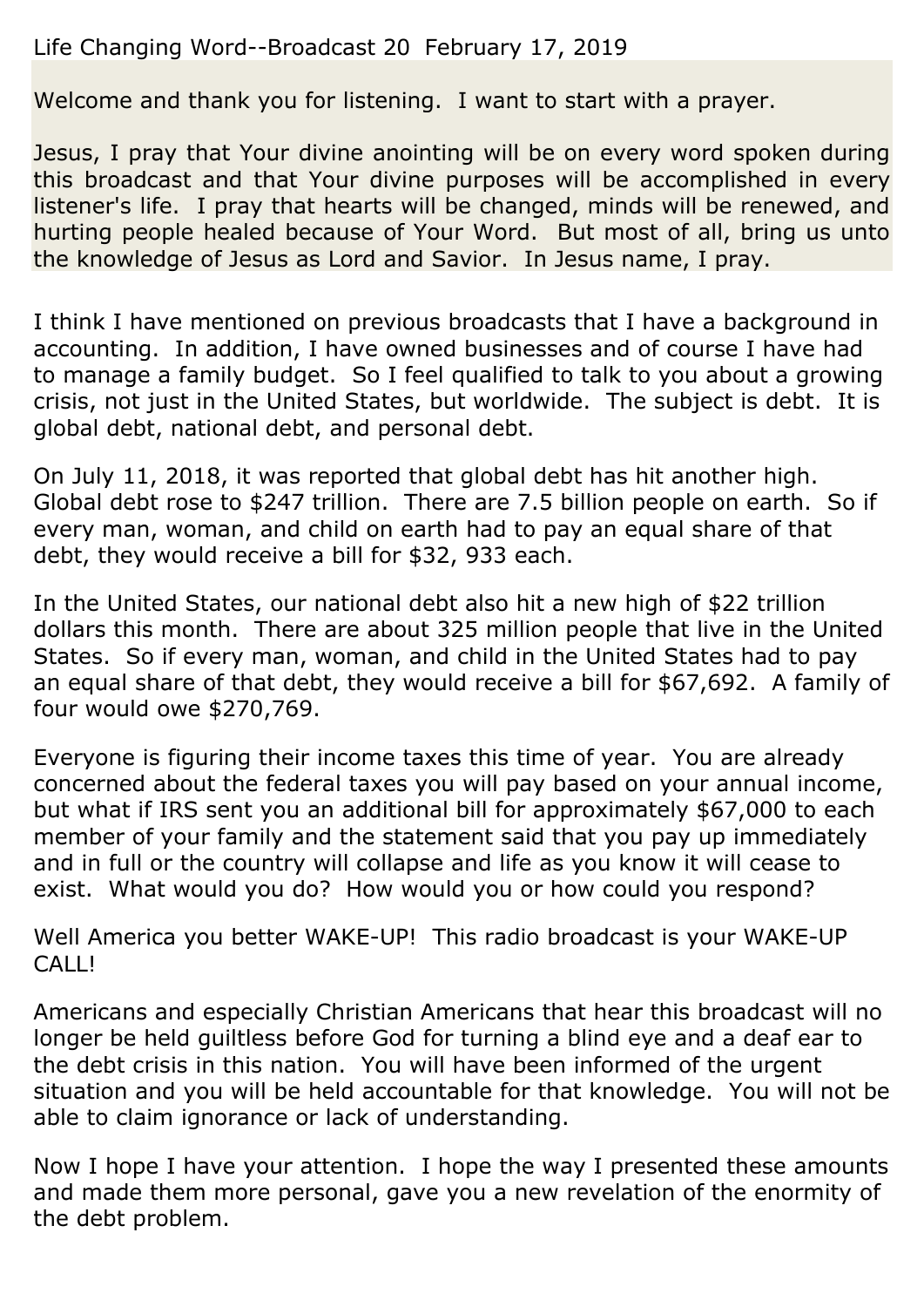You may ask why would a Christian Bible teacher want to talk about the national debt crisis and how is it relevant to individual Christians and their relationship to God. The Bible says in Romans  $13:8$  Owe no man anything, but to love one another. Also, Jesus said in Luke\_12:48 For unto whom much is given, of him shall be much required.

America and America Christians have been the most blessed people of the earth. We are the envy of all other nations. In fact, some peoples hate us just because we are so blessed.

But we are wasting our God given resources and exceeding our limits and burdening many future generations of American children with crushing debt. The question is why are we allowing our political leaders to pursue this financial madness?

Jesus says in **Luke 14:28-30** which of you, intending to build a barn, does not first sit down and calculate the cost to see whether he has enough money to finish *it?*

Otherwise when he has laid the foundation, and is not able to finish *the barn,* all who see it will begin to mock and laugh at him,

Saying, This man began to build, and did not have enough finances to finish.

Our political leaders only reflect the attitudes and beliefs of the people that voted them into office. The politicians are essentially buying votes, power, and influence by borrowing on our nations' future productivity. They are building personal wealth and privilege by committing our children's future lives to financial slavery and bondage. The politicians and the media has sold you false expectations and lies that if the government is paying for it then it is FREE to you! When are you going to wake-up and count the cost of ALL these FREE programs?

Here is a REAL news flash, not a FAKE news flash--NOTHING IS FREE PEOPLE!!!

I live in a retirement community. People come here from all over American to live out their senior years. Because we are getting older, we talk about aging and the health issues we are experiencing almost on a daily basis. One of my neighbors lived in a state up north close to the Canadian border. They had friends that lived in Canada and Canadians have FREE healthcare.

Now on the surface, that sounds great when your government promises everyone free healthcare. But the reality is Free is not Free! The fact is that when your politician starts filling up the government shopping cart with all those FREE benefits to the people, they leave out the part about there comes a time to go to check-out and PAY for those benefits.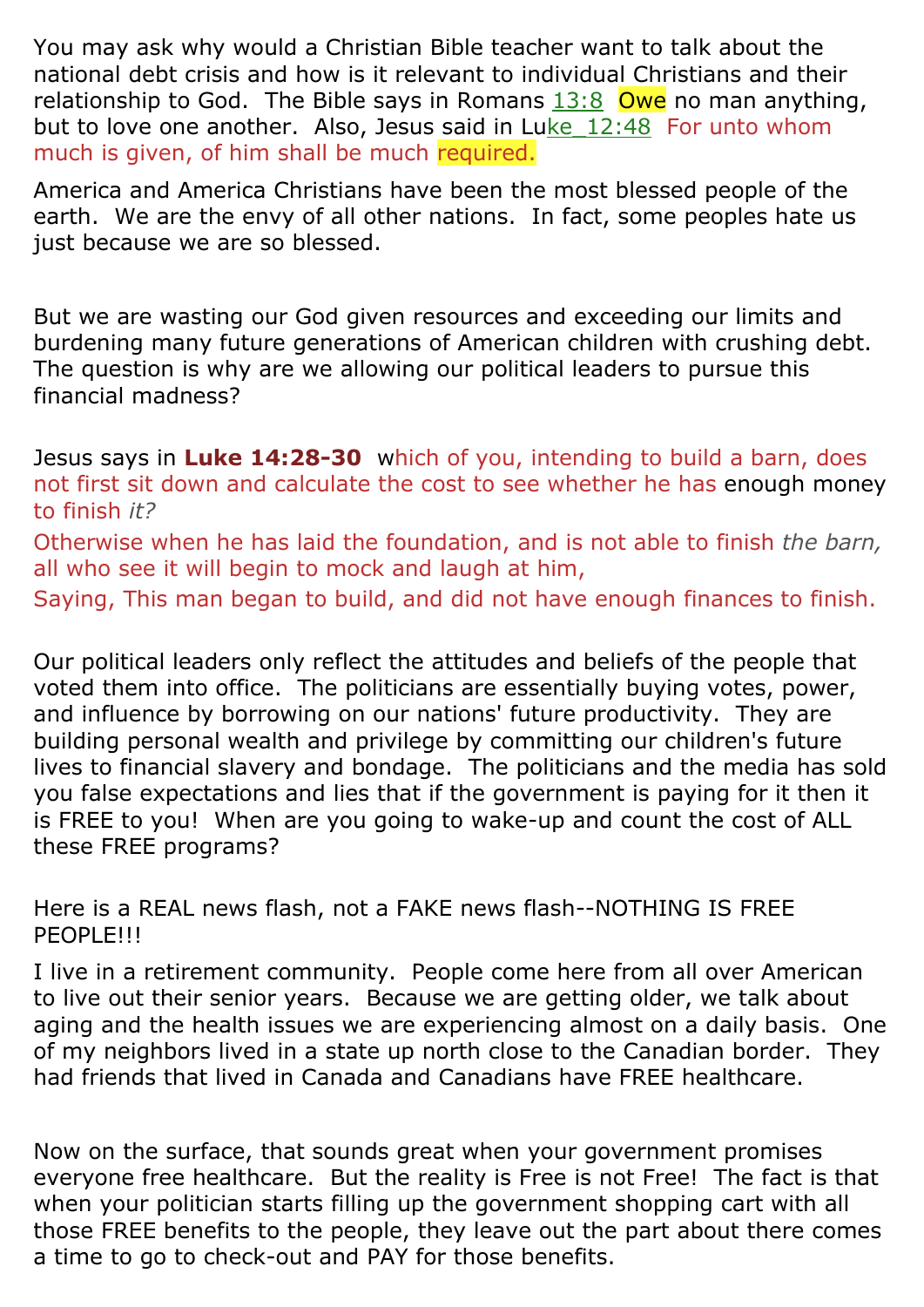So I asked my neighbor how that FREE healthcare was working for their friends in Canada. He told me that Free means rationing of services, not enough doctors to care for the patients, huge delays in necessary medical procedures, and denial of benefits.

Unfortunately, his friend needed a life saving surgery and was told that the first available appointment was 3 months in the future to receive that surgery. Sadly, his friend died waiting for his surgery. So much for Free healthcare.

This is not the only horror story I have been told about Free healthcare. My husband and I have travelled oversees quite a bit and we have asked people in the United Kingdom, the European Union, and even China about their Free healthcare. The answers would shock you. There are committees that decide if an elderly person should receive life saving care, a lady in Poland had to spend her life savings to get the life saving medical care that she needed because they were not able to schedule a free surgery in time to actually save her life, in Italy a young man who needed dialysis was denied those treatments and allowed to die, and in China a woman who became pregnant with a second child was forced by her government to get an abortion in her seventh month. How does Free healthcare sound to you now, America?

Well it sounds like, in many cases, NO healthcare. It also sounds like you are giving the politicians and government bureaucrats too much power. The power to influence life and death decisions, that should only be made by you and your family. Actually, it does not just sound like you are giving the government this power and influence, but Free healthcare in reality gives these complete strangers control over whether you or a loved one may live or die.

Sorry politicians, if you promise this Free benefit to America, you won't be getting my vote. I will pass. I say to them and anyone who believes their lies.

Go sell crazy somewhere else. I have looked at the numbers and they do not add up.

Now I know that many of these Free benefits and government programs are highly emotional issues for many people. Many Christians believe it is their Christian duty to show compassion and feed and care and shelter everyone. They believe that it is the right thing to do. I also believe in caring for the less fortunate or those unable to care for themselves. But Free to ALL! That is not sustainable, it is not realistic, and it does not work!

Every socially responsible nation and especially a nation that is founded on Christian principles should take care of the most needy and the most vulnerable, but there must be logical not emotional thresholds to be met, before Free benefits are given away.

Politicians should be held accountable, at the voting booth, for passing any new laws that require borrowing money to finance these free programs. In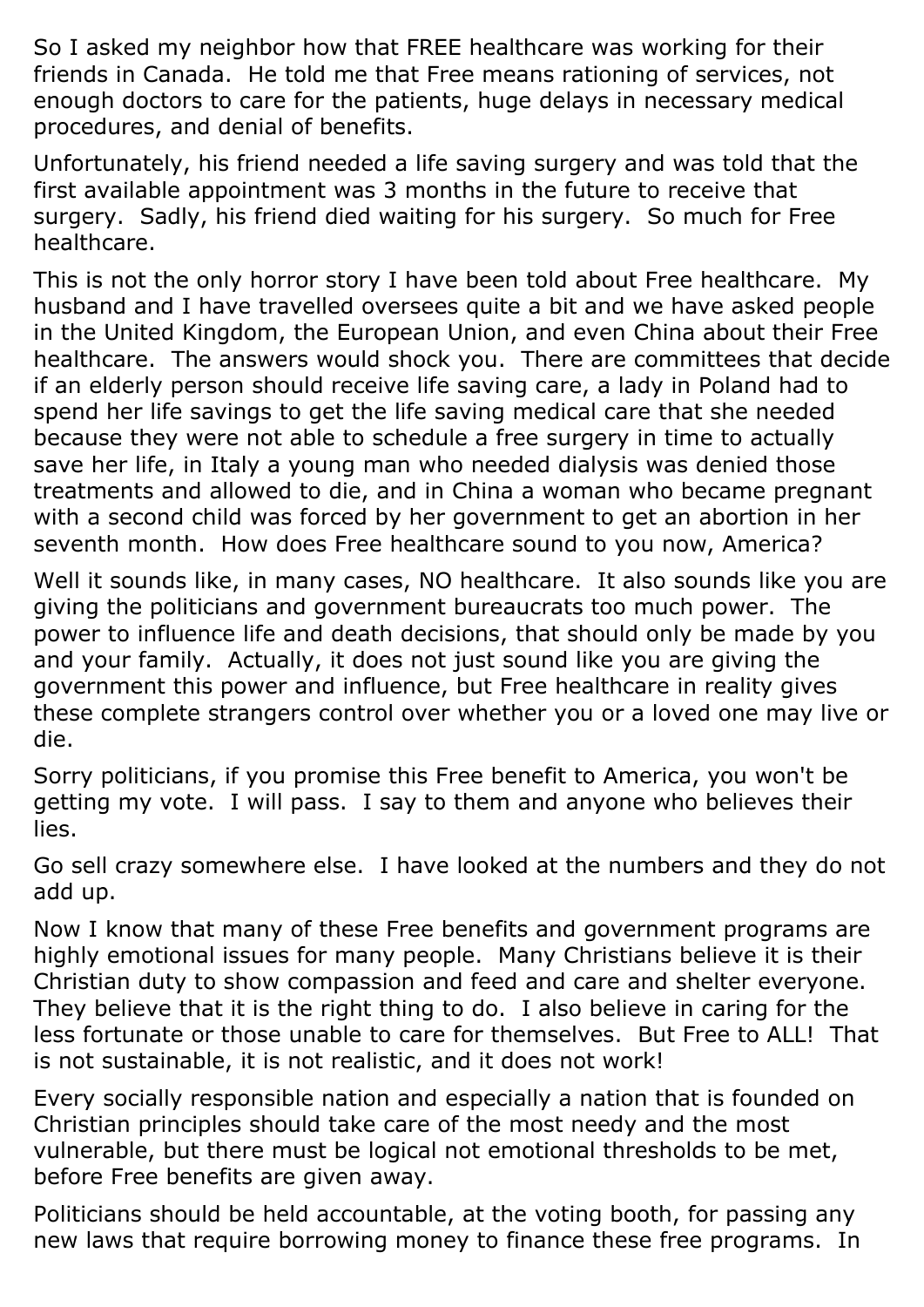addition, American and especially Christian voters should require the politicians to find ways to cut spending by repealing or reducing government programs that have fraud, abuse, and that are not directly taking care of U.S. citizens first.

We must approach the government spending problem just like it was our personal household budget. Every household has a certain amount of income. Every household must budget that fixed amount of income to cover the needs of that household. If your spending exceeds the amount of income you receive then you must make choices about your spending. You must do without some items or you reduce and sacrifice what you spend in some other areas, or you go into to debt to pay for spending.

Many of you know that banks look at the numbers, before they will loan to you. They will look at your income levels, your monthly expenses, the debt that you already have acquired, and if you can afford to expand the debt that you currently owe. If the numbers do not indicate that you have the ability to repay the new loan in a timely manner, then you will be denied the loan. It does not matter if they like you or not. It is not an emotional decision. It is a decision based upon a numeric formula probably keyed into a preprogrammed computer model that just spits out an answer. Yes you are a good credit risk or No you are not a good credit risk.

Now the lender can manipulate the formula by easing its restrictions on levels of income in relationship to how much debt to that income they will tolerate. But history has taught us that this is a disastrous policy. Giving a mortgage to someone who does not have the ability to repay that loan only ends up in foreclosure, bankruptcy, family upheaval, emotional distress, loss of future creditworthiness, risking the savings of hardworking people that entrusted that money in your bank for safekeeping, and the list of negative consequences can go on and on.

We all watched major financial institutions, government backed mortgage guarantee programs, and many mortgage related industries implode on the national news for months. It brought America to the very edge of financial collapse. But why did this horrible event happen?

It happened because politicians in Washington thought everyone in America had a RIGHT to home ownership. They won elections by making promises and gained power by manufacturing a false premise that everyone has the Right to home ownership. The misguided politicians that Americans voted for created his catastrophe by lowering many of the commonsense lending standards that had existed for decades.

I was actually working at a regulated bank and then for a mortgage company when these new relaxed standards were being passed and implemented. The government actually rewarded companies that liberally loaned money and penalized companies that continued more conservative lending practices. I, as many of my colleagues, knew this was a recipe for financial disaster.

Now the politicians blame the greedy bankers, rich investors on Wall Street,